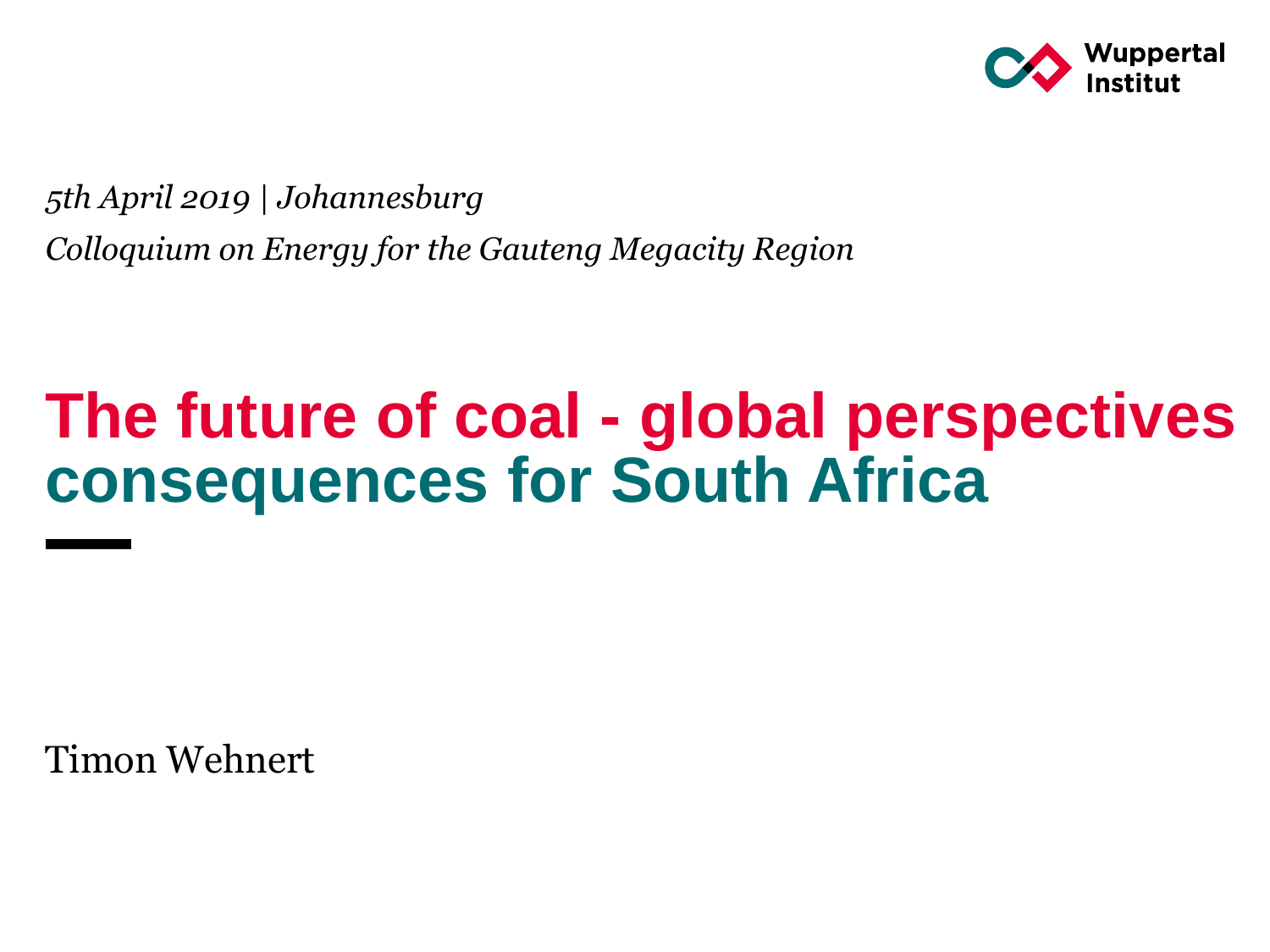#### **The Wuppertal Institute**



- Founded 1991
- Think tank dedicated to applied research and sustainability
- 250 staff members





Transition Research: from problem assessment to real world experiments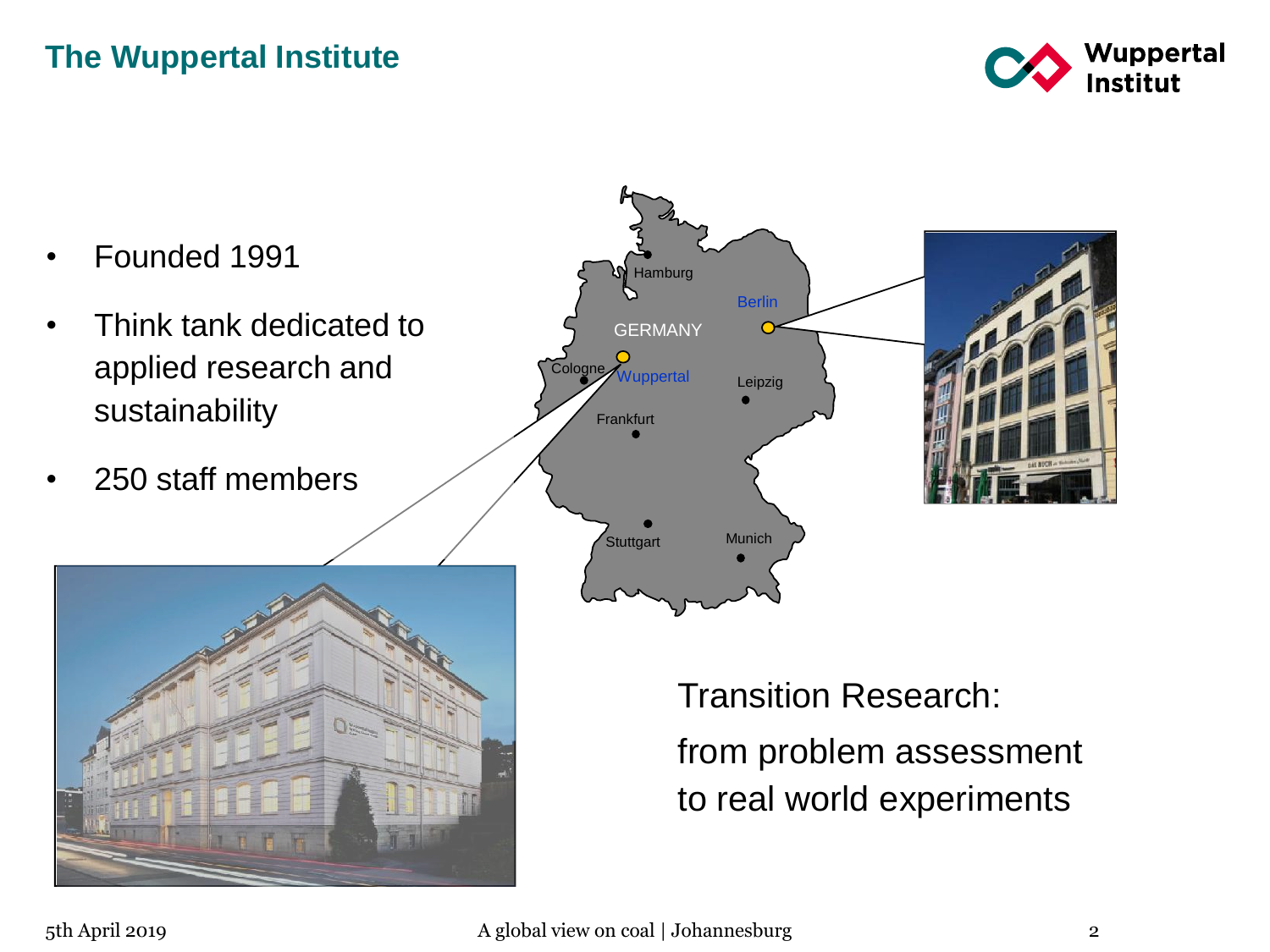#### **Global levellised cost of electricity from utility-scale renewable power generation technologies 2010 - 2017**





#### **Renewables are price competitive to new coal-fired power plants**  (with respect to production costs for electricity)

5th April 2019 **A global view on coal | Johannesburg** 3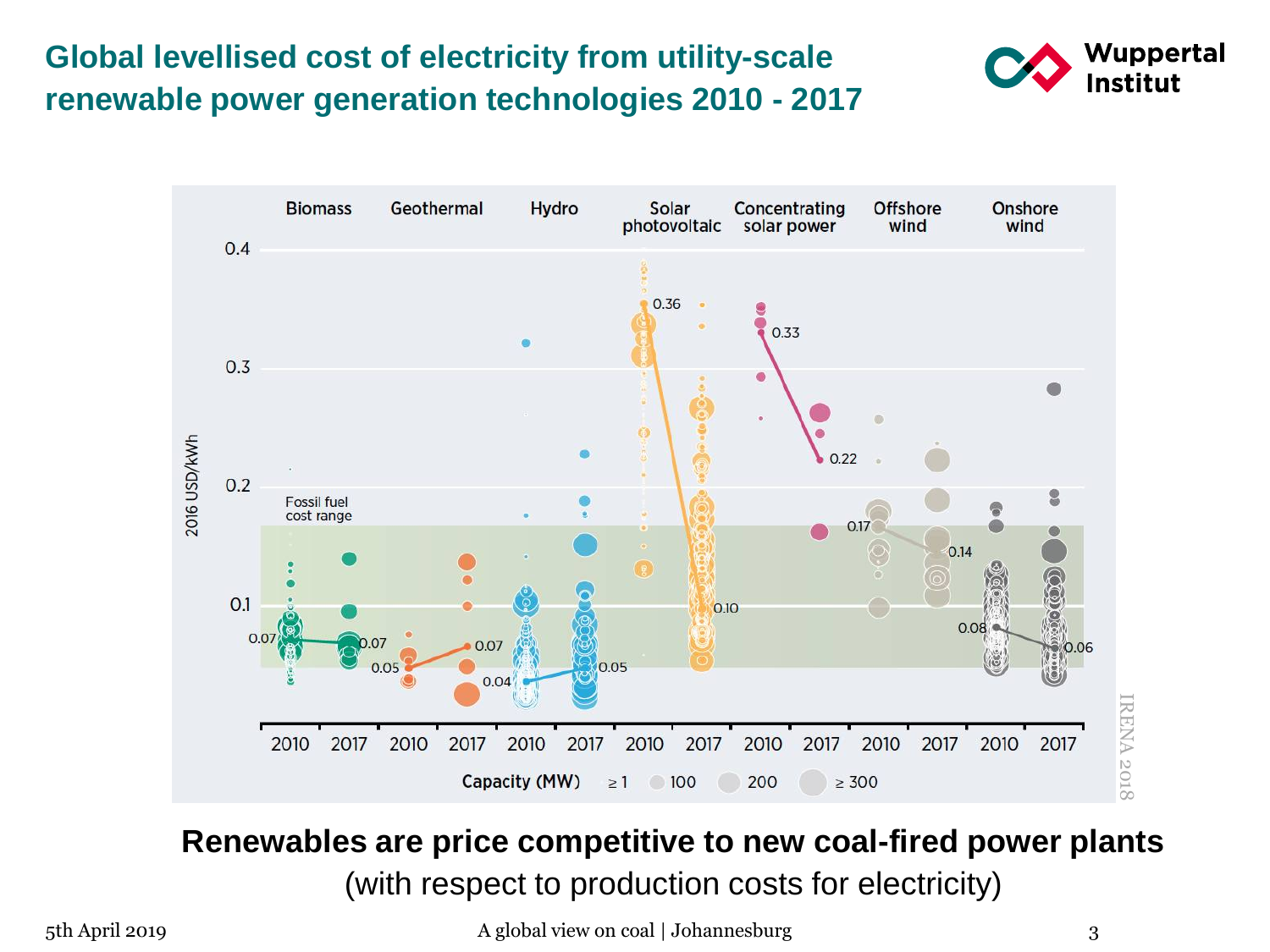#### **The IEA's perspective: World Energy Outlook 2018**





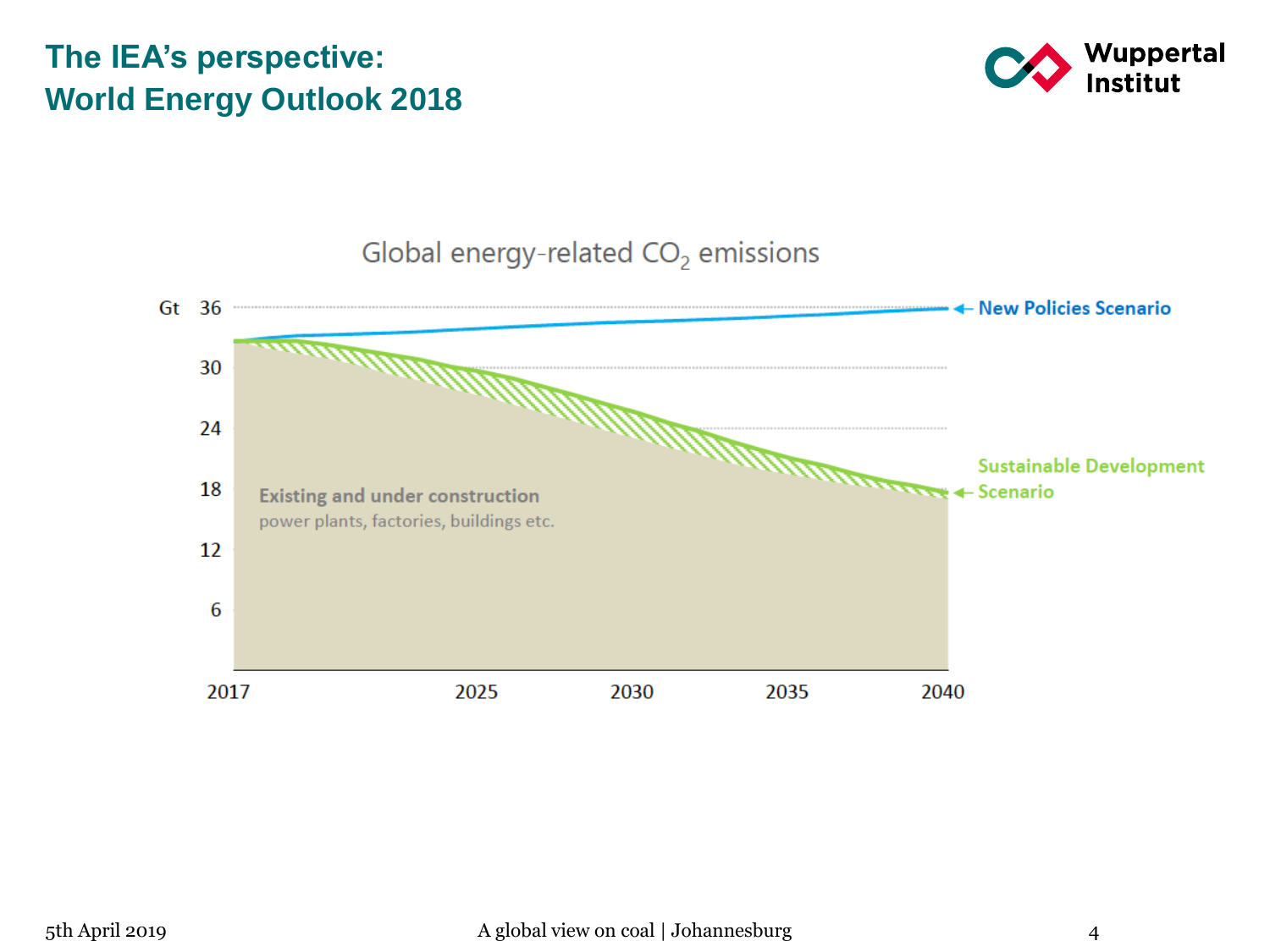#### **The IEA's perspective: World Energy Outlook 2018**





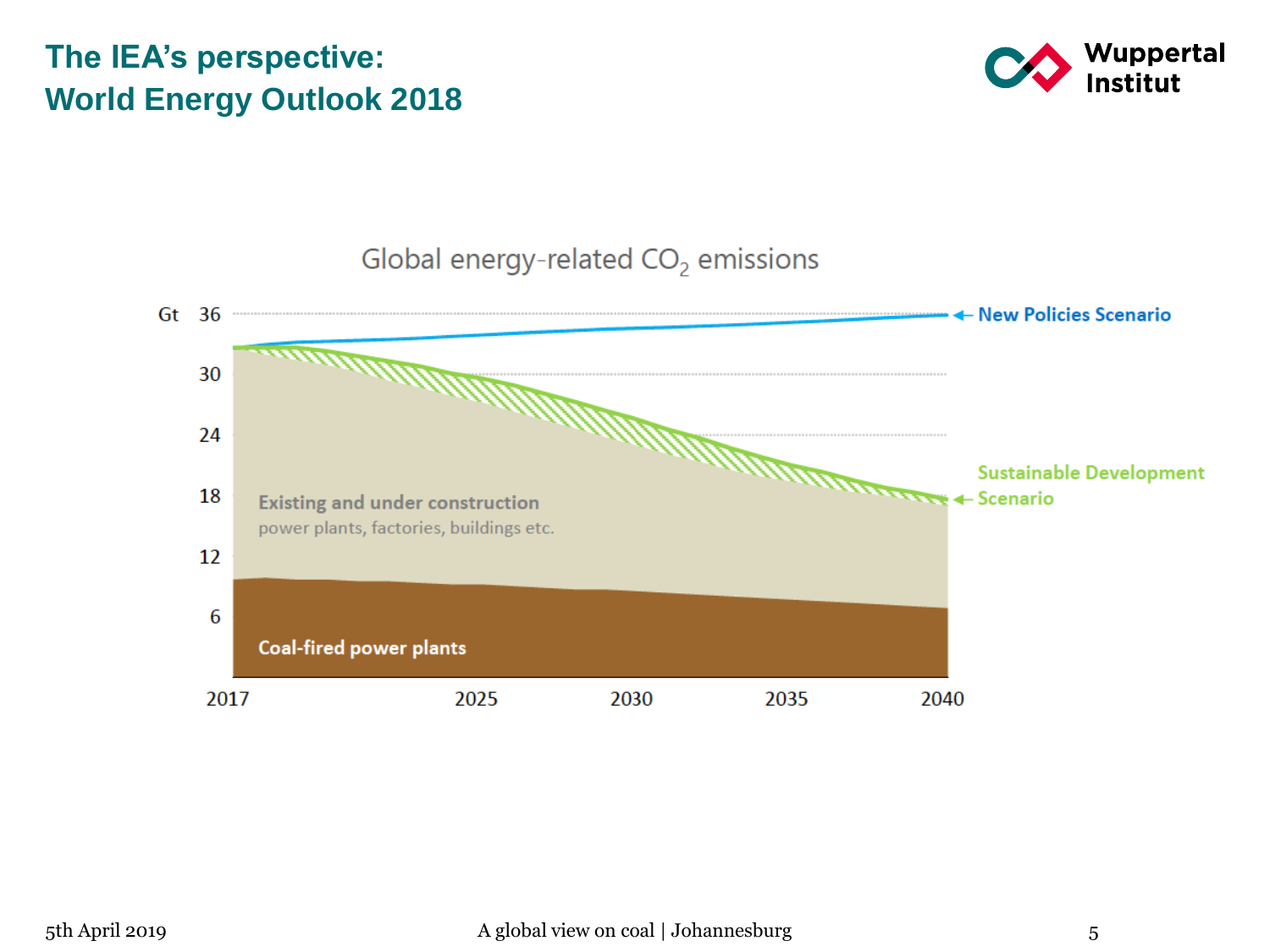#### **The IEA's perspective: World Energy Outlook 2018**



Global energy-related  $CO<sub>2</sub>$  emissions

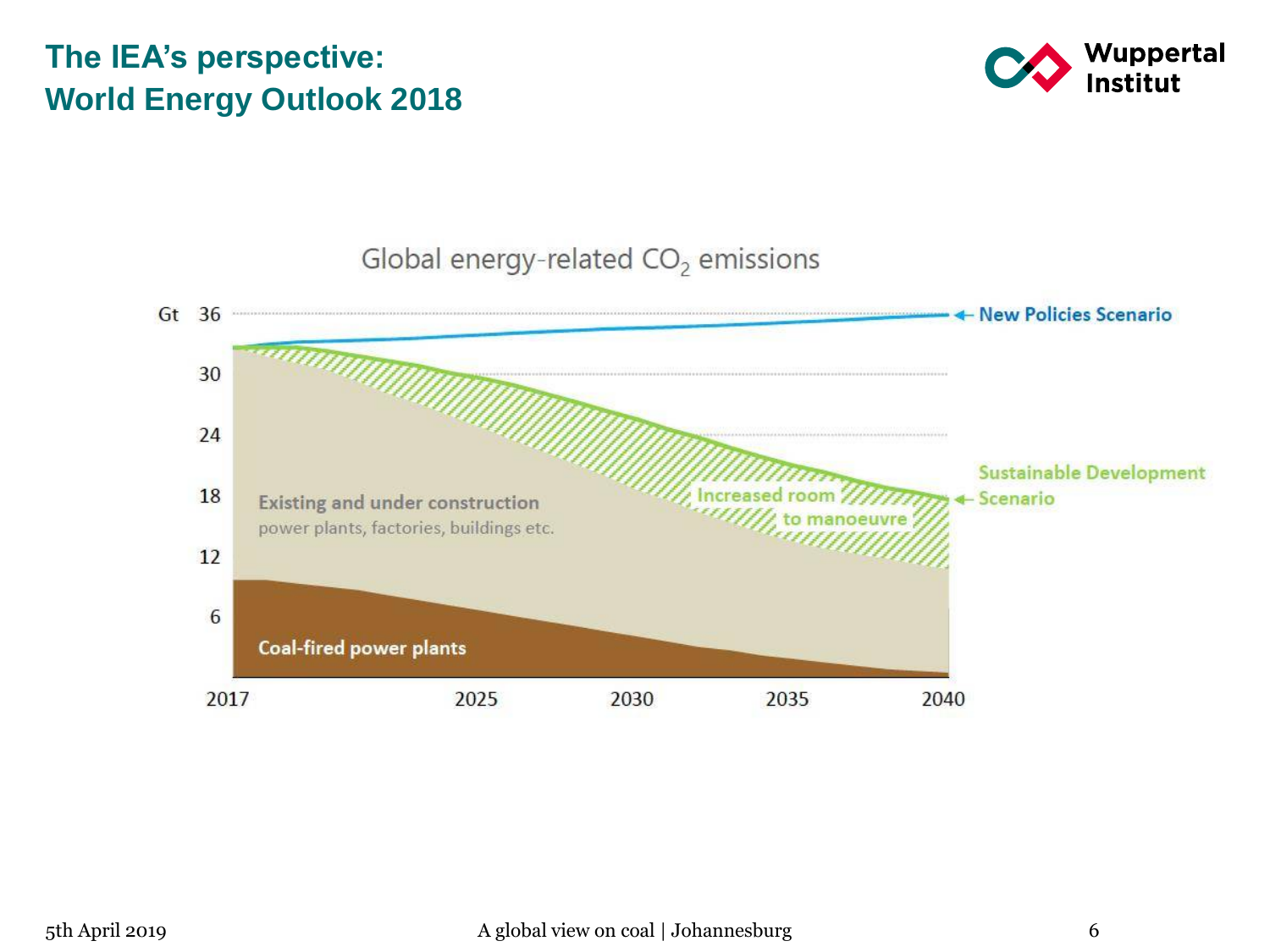

#### **IPCC 1.5: Globally coal needs to be phased out by 2050 Europe is in the process of phasing out coal already now**



- **What does this mean for global coal trade?**
- **When will China and India stop importing coal?**
- **How much coal will South Africa export in 2040 – and to where?**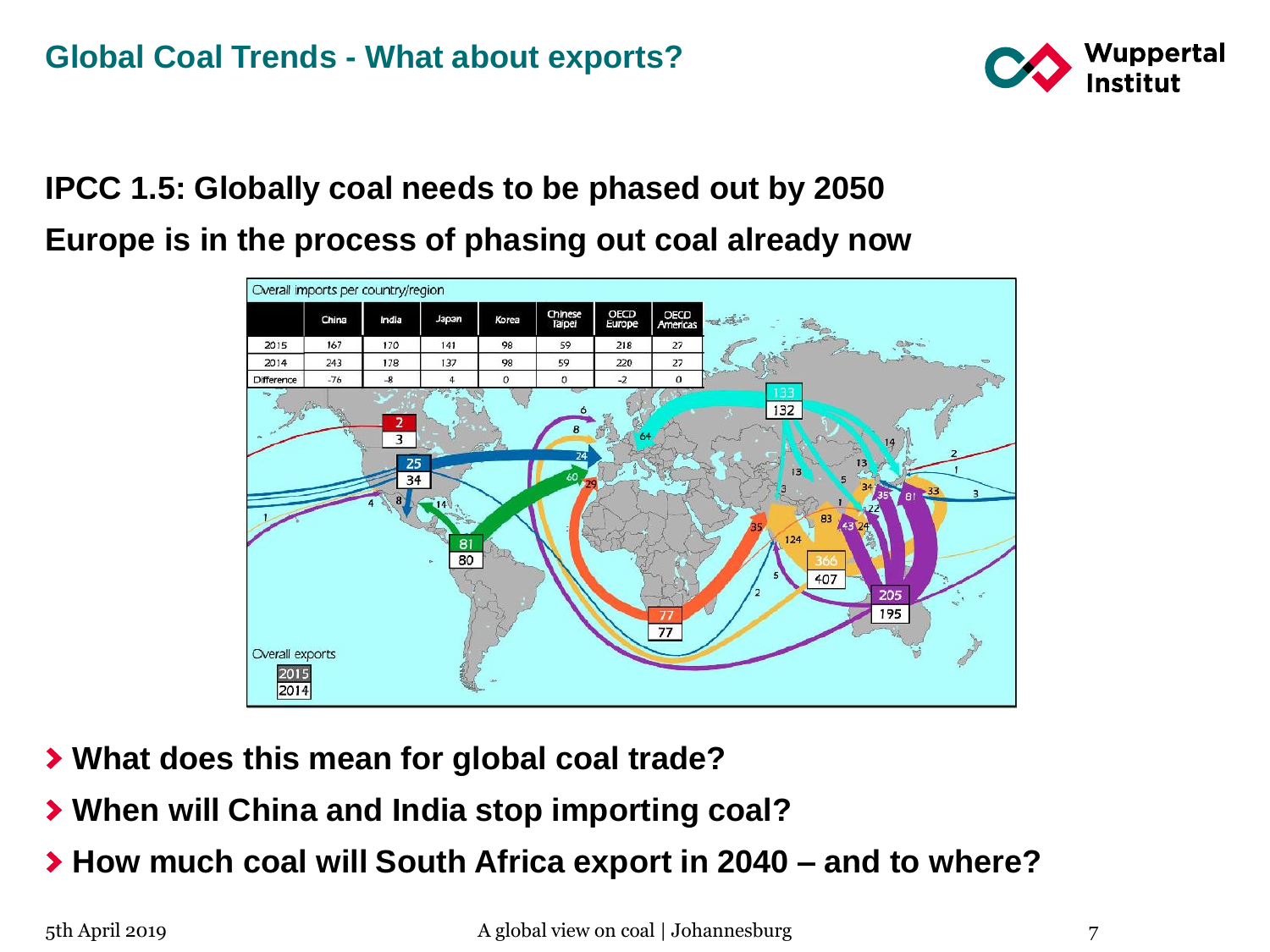

*Wuppertal Institut – Büro Berlin Neue Promenade 6 10178 Berlin, Germany*

# **Looking forward to discussing your views on this**



*Timon Wehnert*

*+49 30 2887458-19*

*timon.wehnert@wupperinst.org*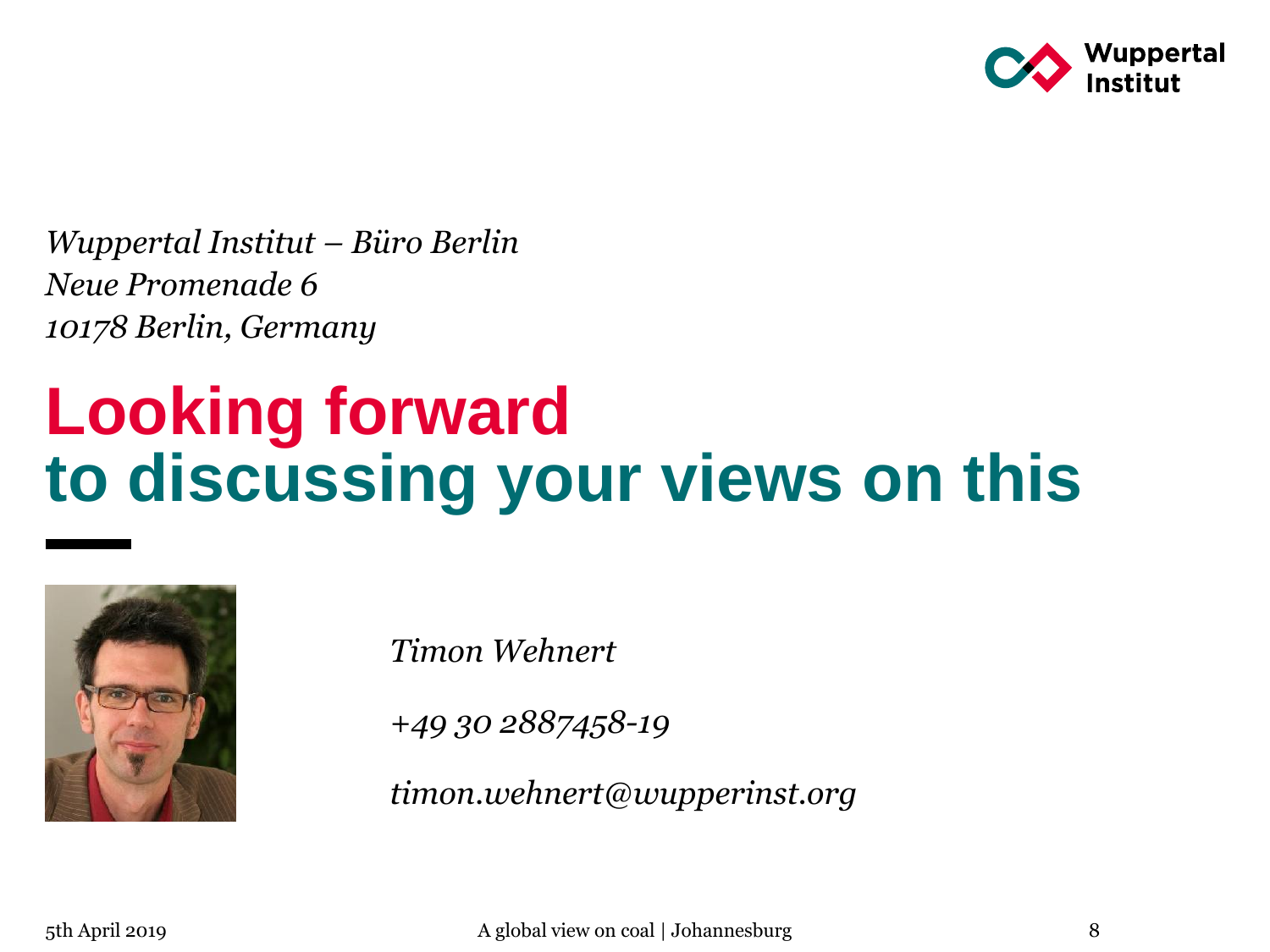# The local level contribution to meet the Paris Climate Agreement

#### **What Berlin does to become a climate-neutral city by 2050**



Colloquium on Energy for the Gauteng Megacity Region Goethe Institute Johannesburg, 05th April 2019 Johannes Rupp IÖW – Institute for Ecological Economy Research Berlin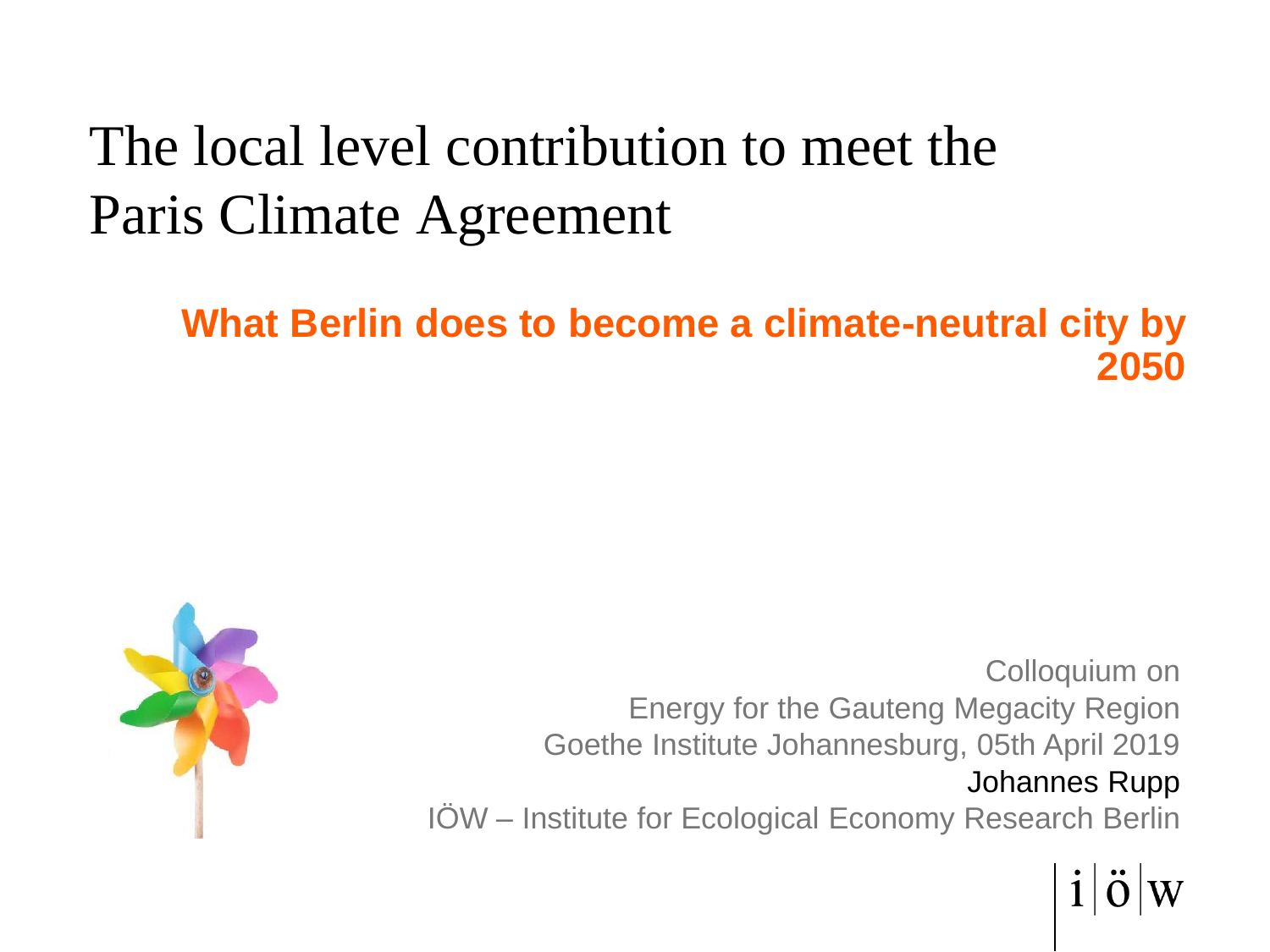# The Institute for Ecological Economy Research (IOeW)

- **Since 1985 focus on sustainable economy research and political consulting, Berlin (central office) and Heidelberg**
- **Around 50 scientists** from economic, social, engineering and natural science
- **Focal areas:** 
	- ➢ **Climate and energy**, Sustainable corporate management, Environmental policies and economics, Products and consumption, Water and land management, Innovation and Technologies, …
- **Independent, 100% Third-party funded – mainly public funding**
- **More information: www.ioew.de/en**



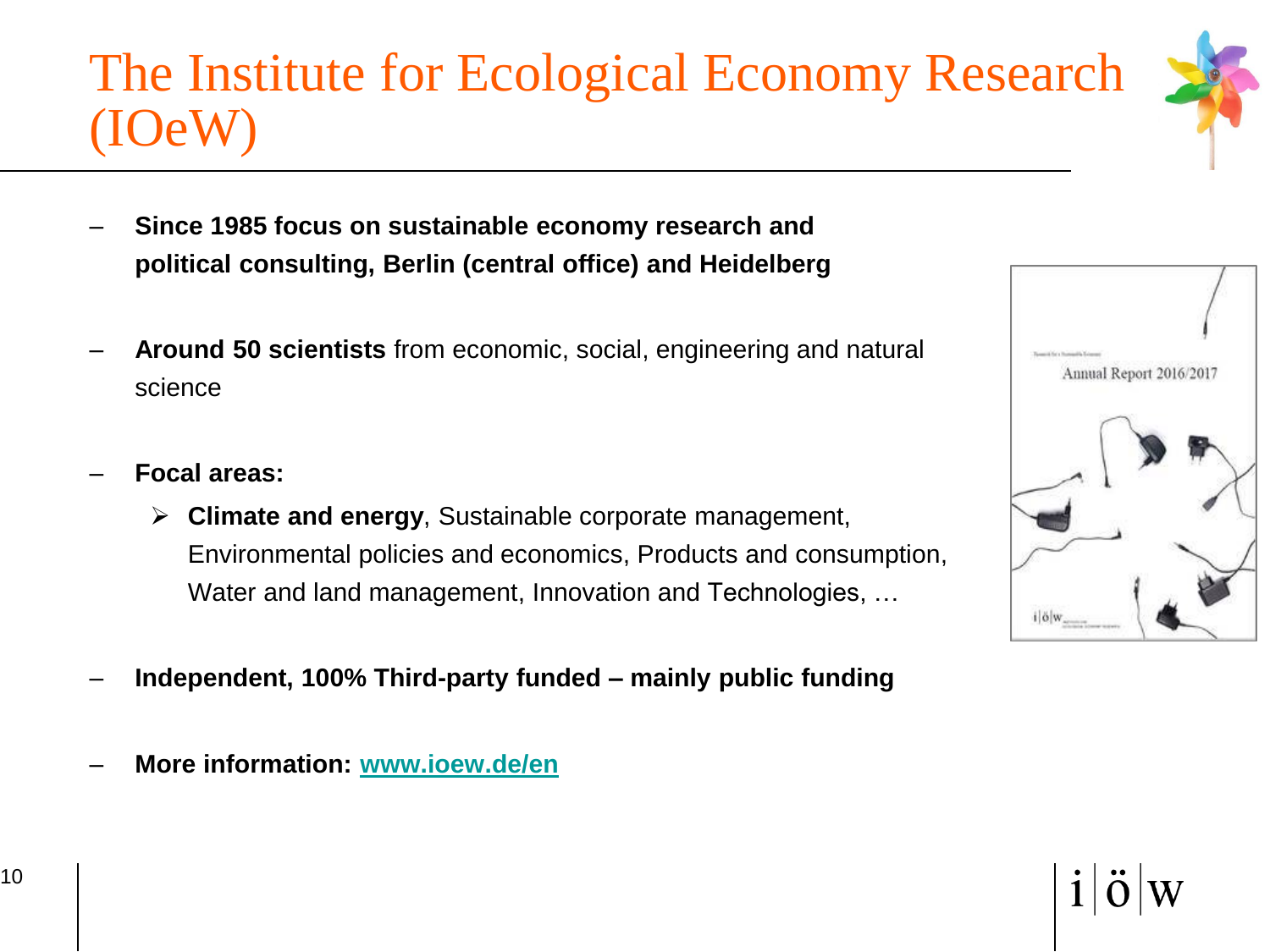

# Berlin Summer 2017



Source: Berliner-Zeitung.de (June 2017)

11

 $\int$  i  $|\ddot{o}|w$ 

Johannes Rupp, 05th April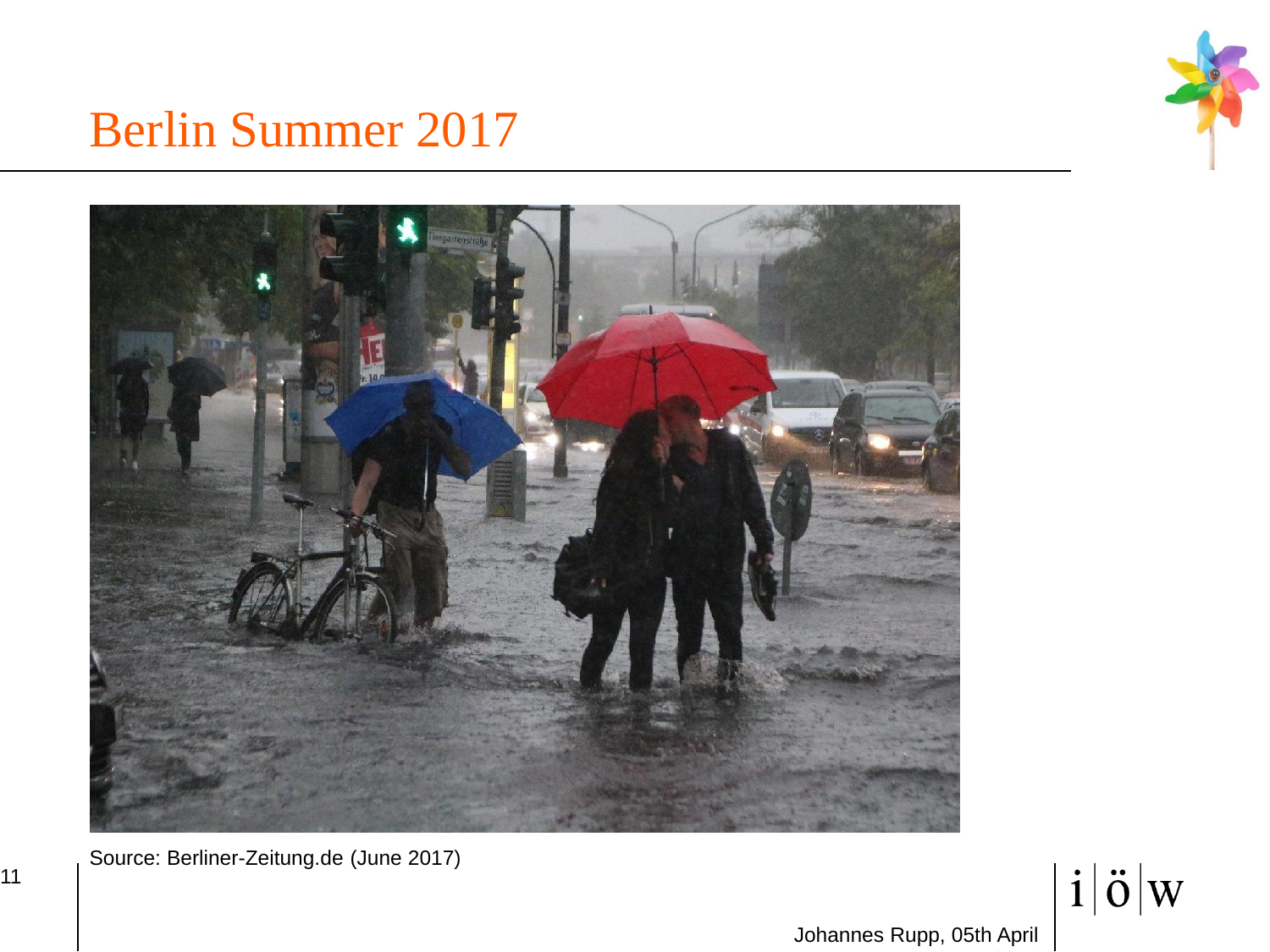

## Berlin Summer 2018



Source: rbb24.de; July 2018

 $\int$  i  $|\ddot{o}|w$ 

Johannes Rupp, 05th April

12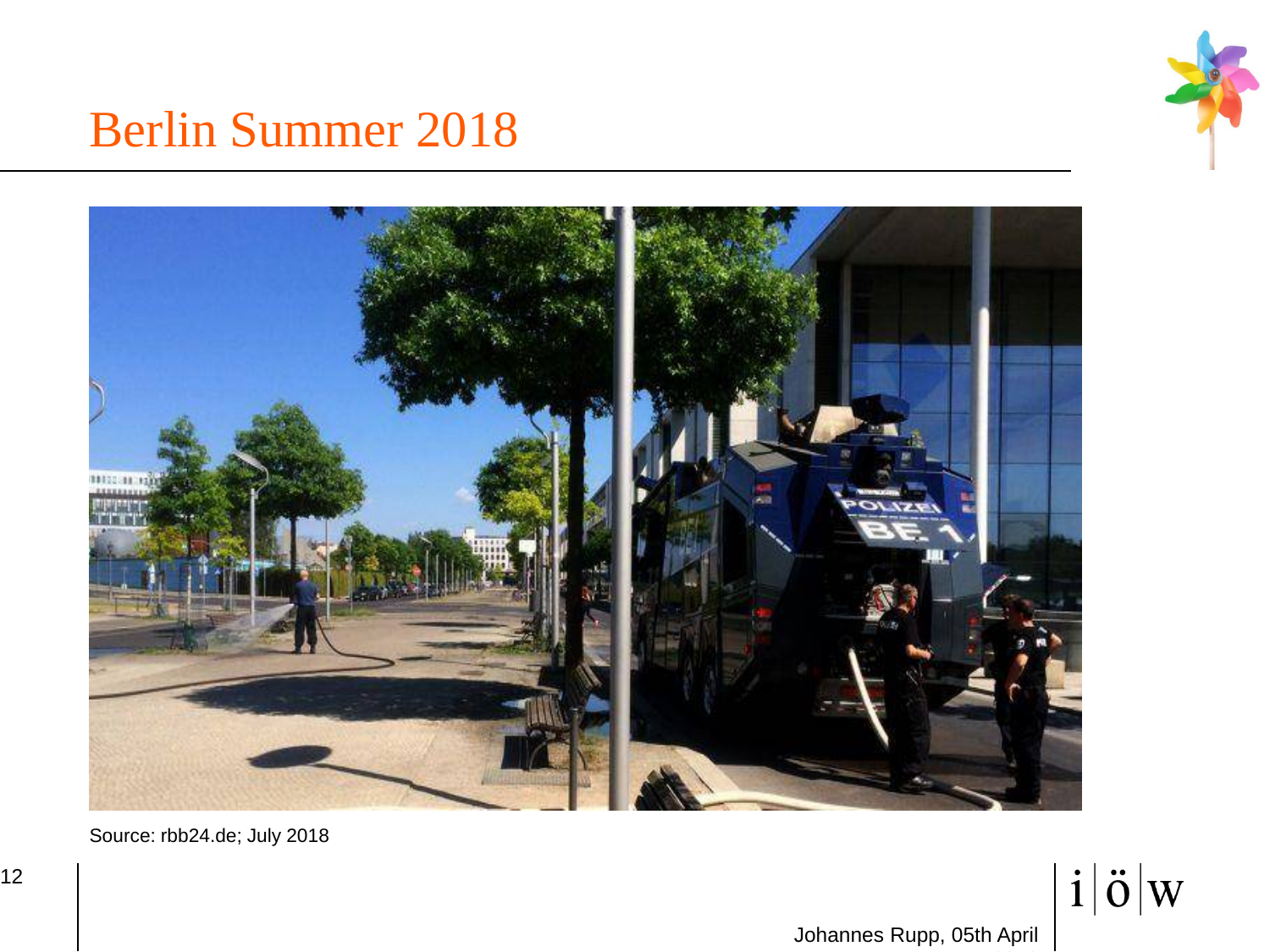# The challenge to become climate-neutral by 2050

Reduction of  $CO_2$ -Emissions by 85 % – compared to 1990



Johannes Rupp, 05th April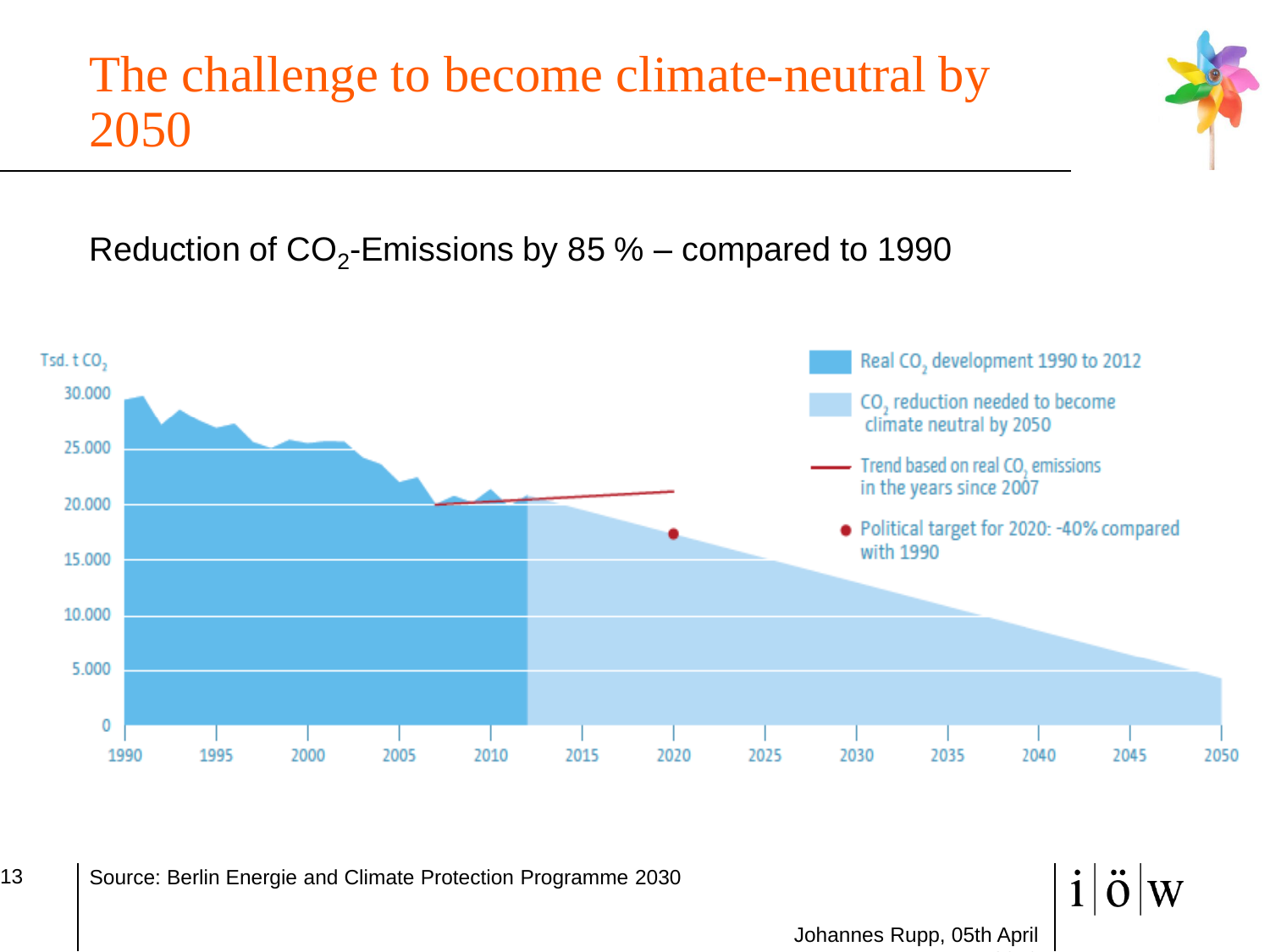

#### Field of action: energy supply

- phase out coal and markedly reduce oil consumption
- expand gas-based flexible CHP Intensify and convert district heating network, heat storage facilities
- massively expand solar power
- expand heat pumps and geothermal energy

#### Field of action: buildings and urban development

- Increase average energy-related renovation rate to 2% per year by 2030
- higher standards for new buildings
- subsequent consolidation 5% by 2050
- reduce per capita consumption of living space take account of social and architectural aspects
- Field of action: industry

Field of action: traffic

non-fossil fuel by 2030

alliance

- · Increase energy efficiency and replace fossil fuels
- expand advice and networking of SMEs
- pear climate protection agreements and public procurement to climate neutrality
- create new funding possibilities

= further change in the transport system

= further reduction in fuel consumption

· markedly increase appliance efficiency through incentives, advice and information

strengthen climate-friendly consumption

(modal split) in favour of the ecomobility

operate more than one third of vehicles with

use excess energy from renewables (P2X). virtual power stations, fl

promote urban energy to

and business models

district concepts as integ

p role model effect of the create easily accessible

maintain and upgrade st

green and open spaces

strengthen urban CO, sinks

advice options

**Energy supply**



#### **Buildings & Urban development**

**Industry & Commerce**

- pilot projects/campaigns for key technologies and areas with multiplic
- (e.g. tourism, retail trac

= further develop sharing options

expand parking space ma shift goods traffic away

# use car pools (esp. in the

as ploneers for Berlin fle.

\* Improve training and gr advisors







- 
- e develop monitoring
- permanently establish participation
- Field of action: private households and consumption
	- markedly increase suffi expansion of sharing po
	- and good examples
	- develop climate neutral brand and communicat
- **Private Households & Consumption**

**Traffic**

Source: Berlin Energie and Climate Protection Programme 2030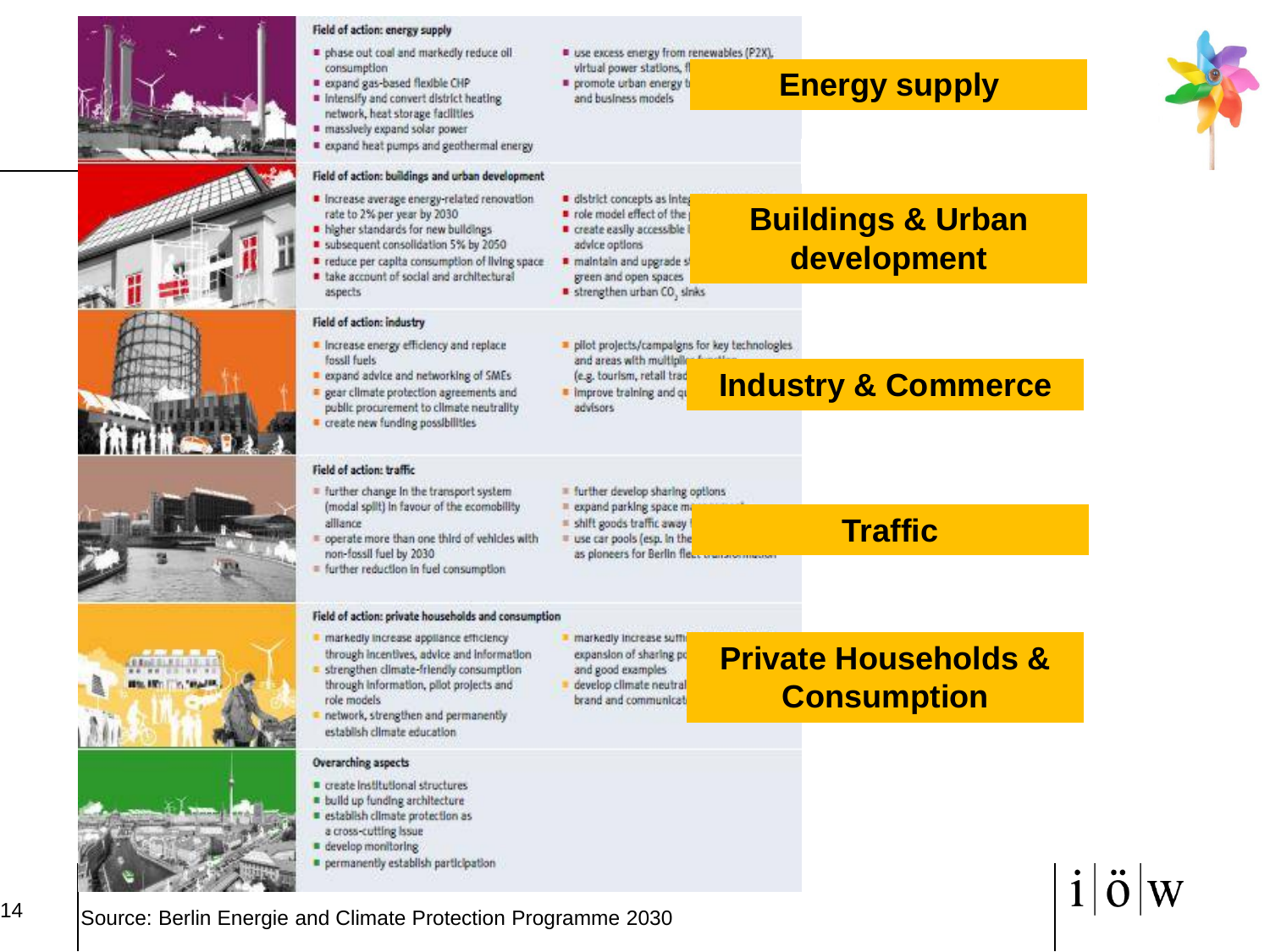# The economic benefits

**through renewable energies & building retrofits**





15 | Source. Feasability Study Climate-Neutral Berlin 2050 (left) & Draft Berlin Energy and Climate Protection Programme 2030 (right)

Johannes Rupp, 05th April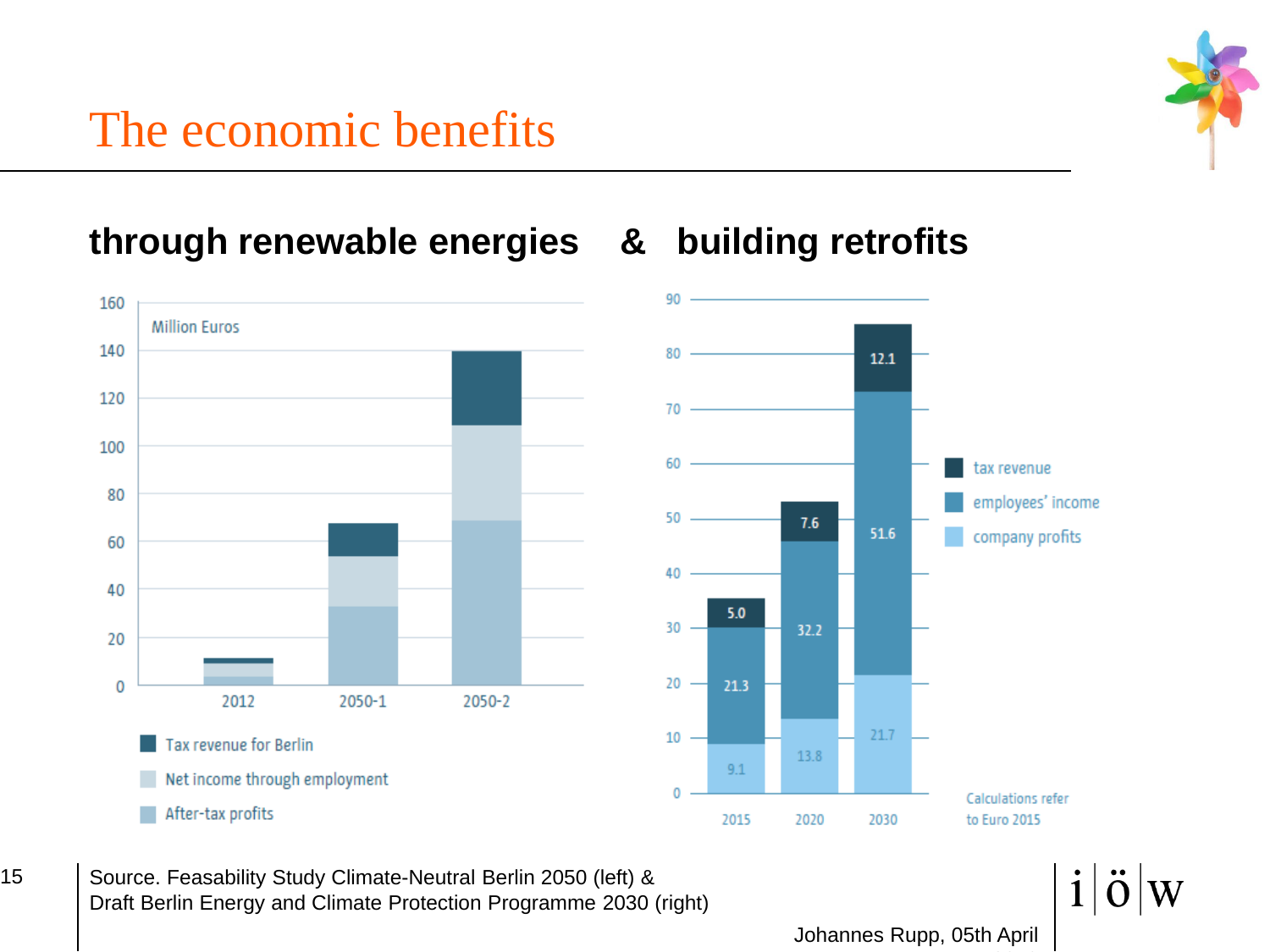# Thanks for your attention and being here.

#### Johannes Rupp IÖW – Institute of Ecological Economy Research, Berlin www.ioew.de/en



 $\ddot{\mathrm{o}}$  W  $1\vert$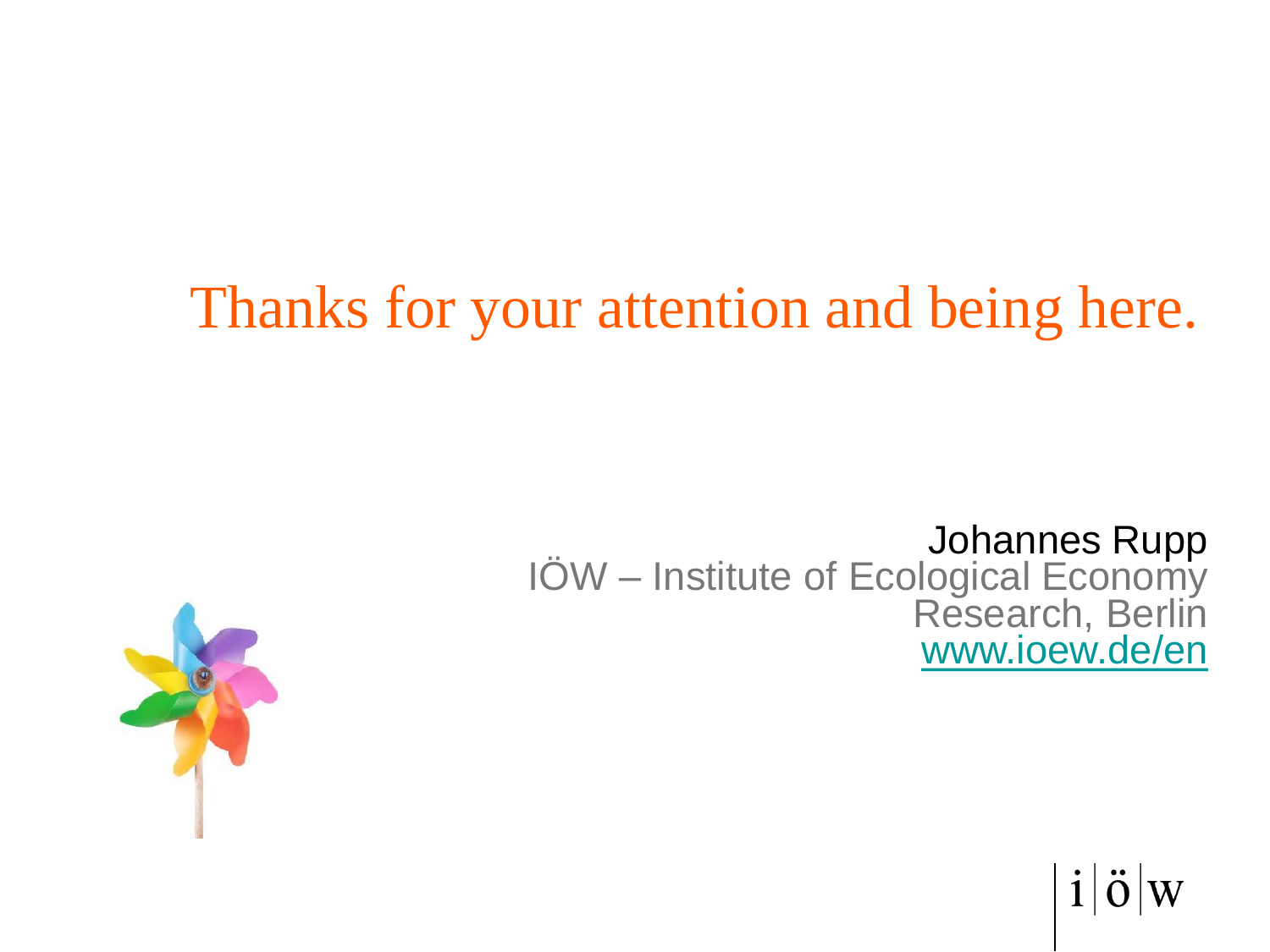

# **Questions Sessions**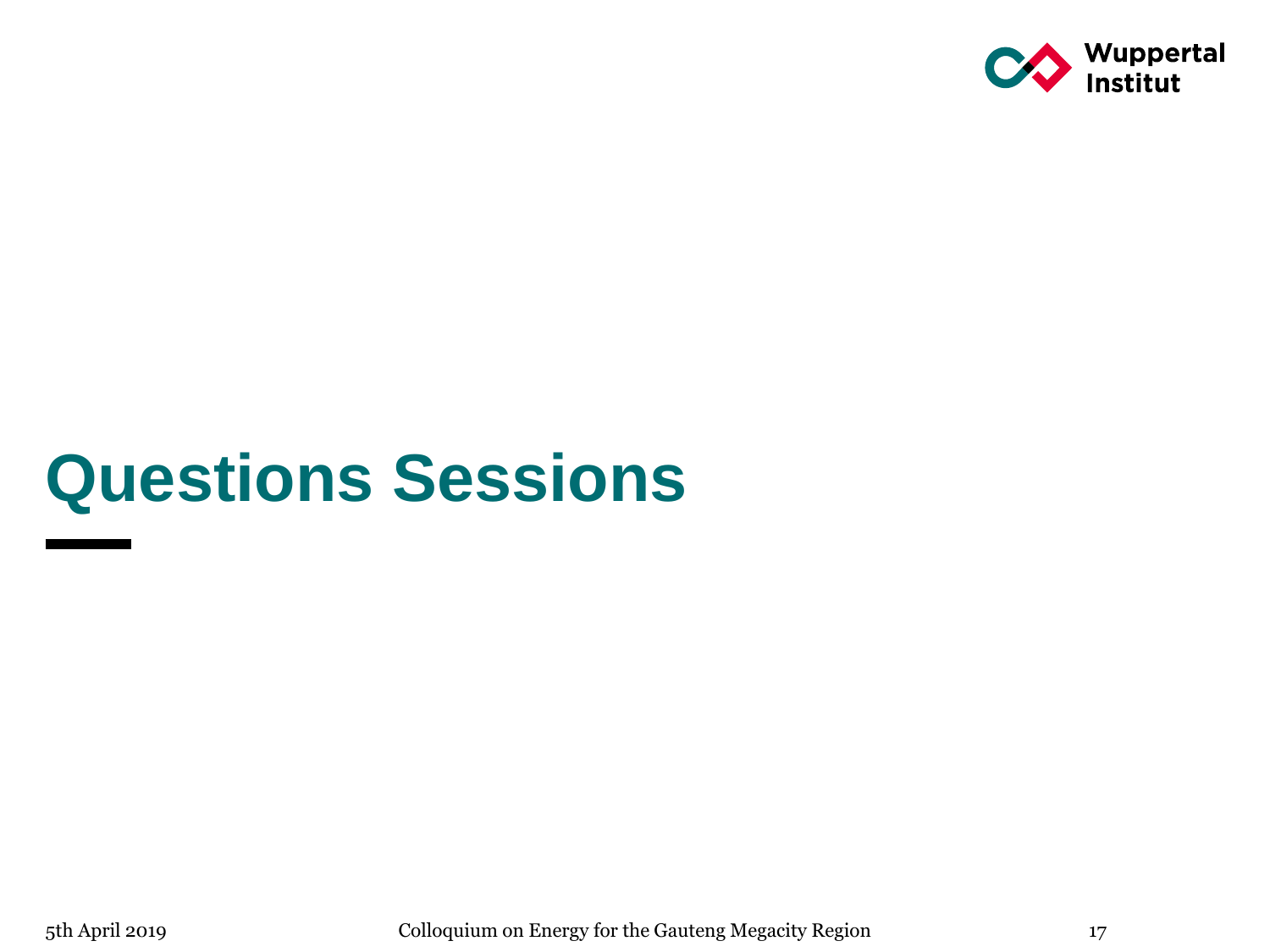**Question 1**

## **When in Germany,**

### **will the last coal fired power plant be shut down?**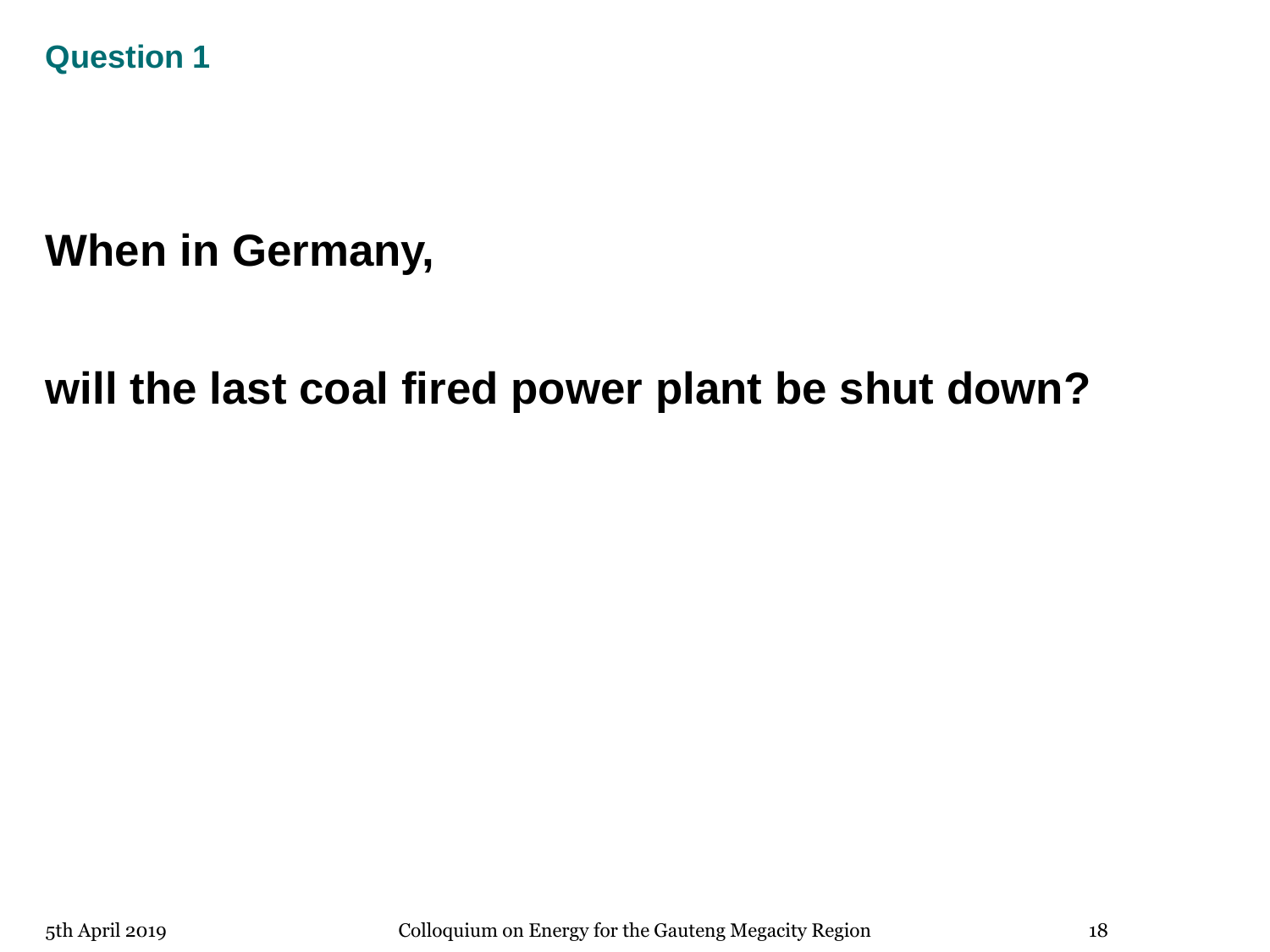**Question 2**

### **When in South Africa,**

### **will there be more jobs in renewables –**

### **than jobs in coal?**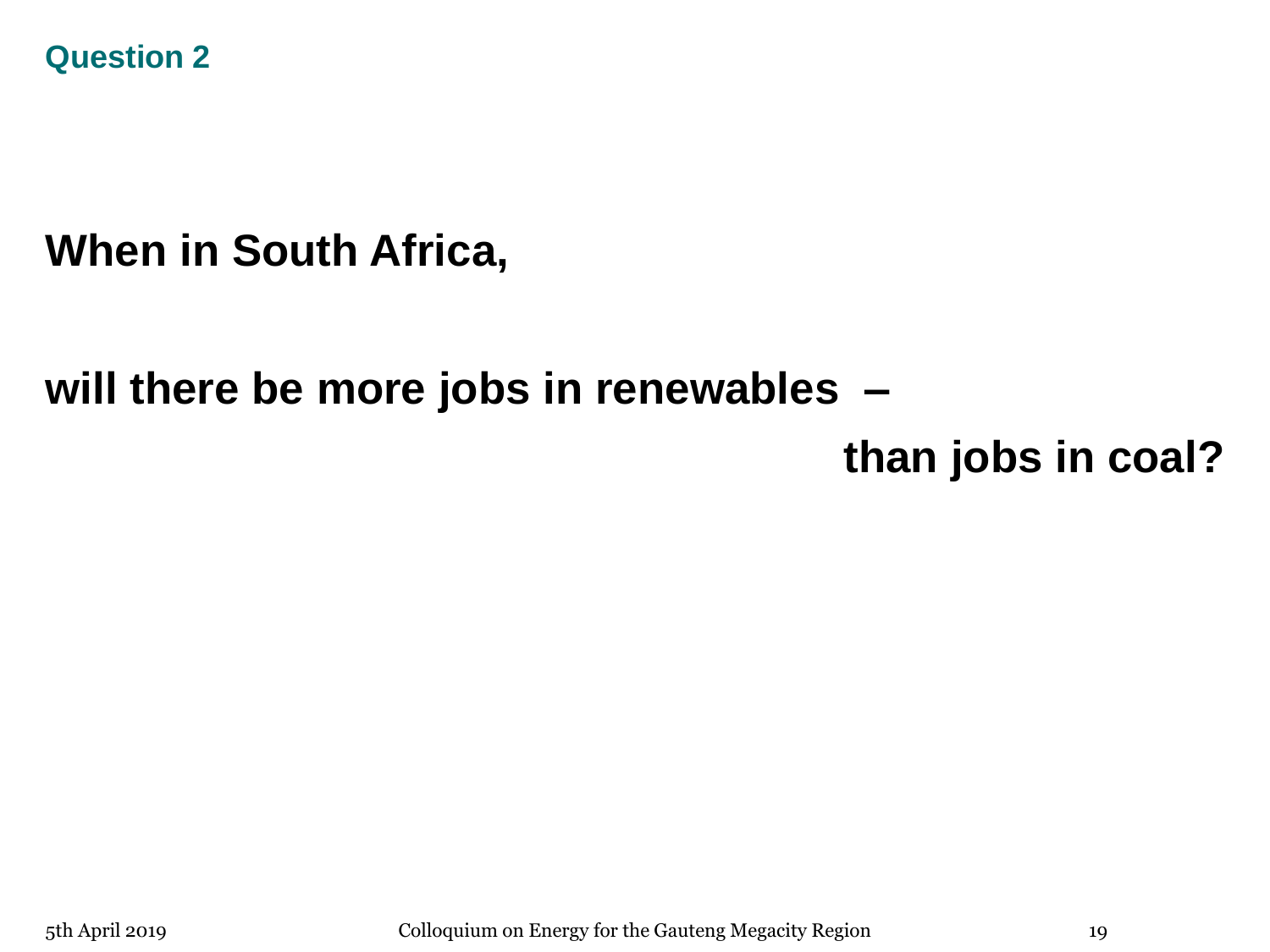## **End of coal exports in South Africa:**

**When will coal exports be less than 10% of today?**

# **In 2015 South Africa exported 77 Mt of coal When will it be less than 7 Mt ?**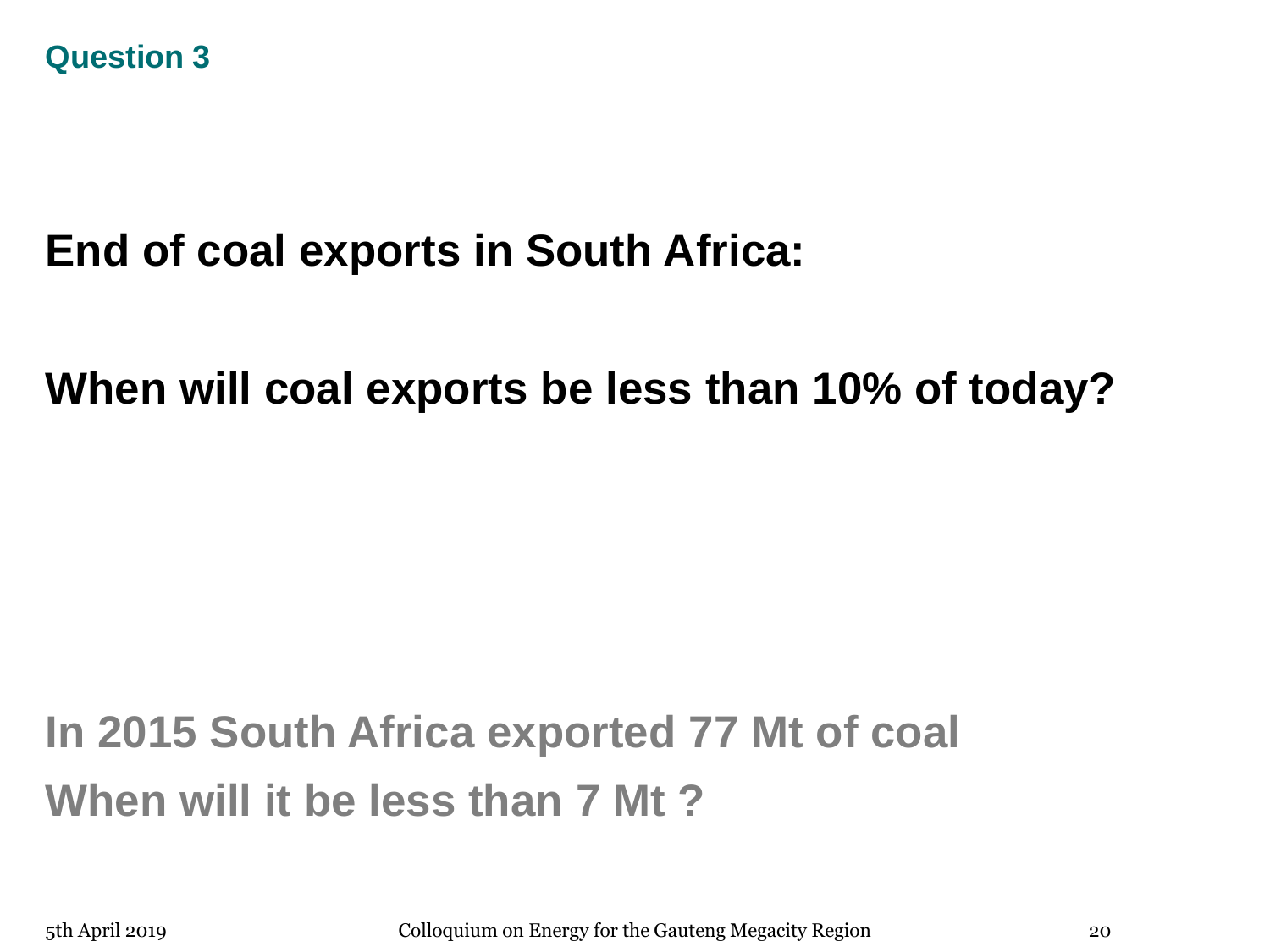

## **Who should take the lead in Gauteng Province to push the energy transition?**

*Government*

*or*

*Private Sector*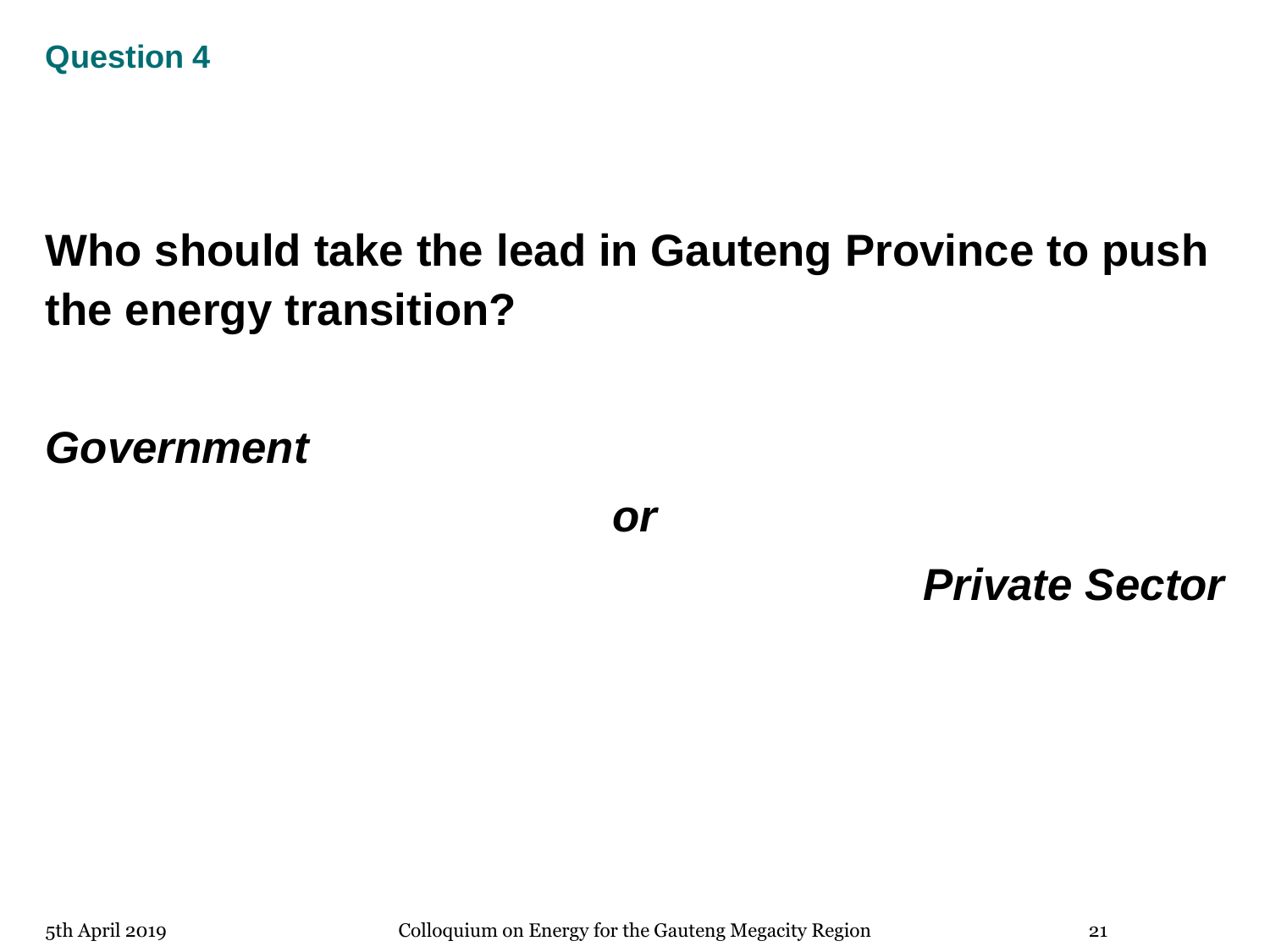#### **Question 5**

## **What will be the share of households with PV installations, incl. storage capacities by 2030?**

*like today*

*or*

*100 %*